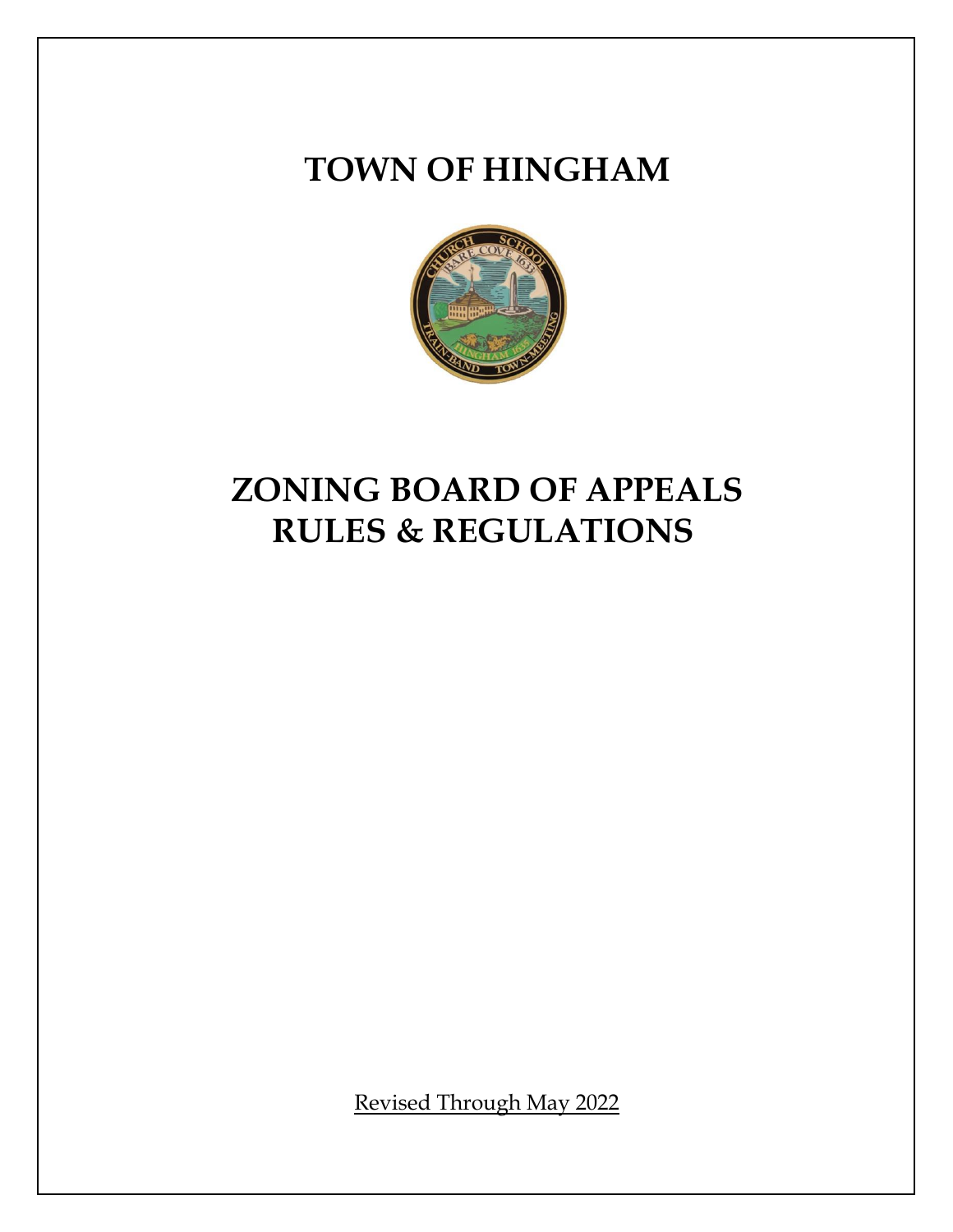# **Zoning Board of Appeals Rules & Regulations**

Adopted July 2, 1987

# Amended:

| to add II-E: Comprehensive Permit Submission Requirements                                                               | Nov 19, 1987 |
|-------------------------------------------------------------------------------------------------------------------------|--------------|
| to add II-F: Site Plan Review-Engineering Review                                                                        | Jul 6, 1989  |
| to correct II-D, 7: location of fee $\S$ in Zoning By-Law                                                               | Jul 24, 1990 |
| to correct II-E, 11: increase in Comprehensive Permit fee                                                               | Jul 24, 1990 |
| to amend II-F: MGL 44, § 53G - engineering review accounts                                                              | Jul 24, 1990 |
| to add new I-G duties of Bd. of Appeals Administrator<br>and renumber Aide duties                                       | Mar 10, 1994 |
| to add to II-D Submission Requirements: 8. Utility Service                                                              | Apr 11, 2002 |
| to update throughout and in particular the provisions on fees for<br>professional assistance                            | Sep 18, 2003 |
| to update throughout and in particular zoning administrator,<br>filing fees and Comprehensive Permit requirements       | Jan 21, 2010 |
| to modify Section F: Powers and Duties of the Zoning Administrator<br>and Section I: Meetings and Hearings of the Board | Sep 14, 2016 |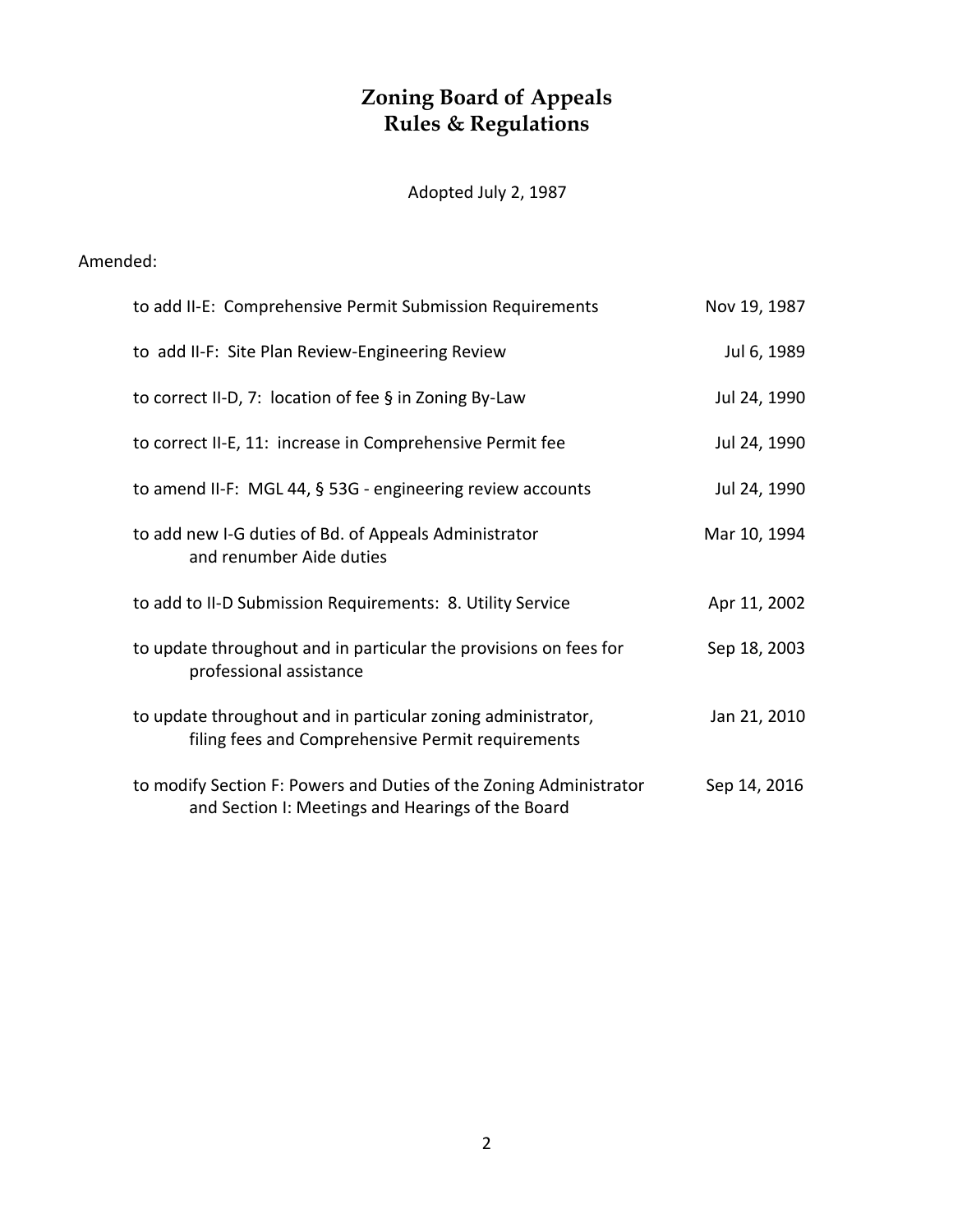# **TOWN OF HINGHAM BOARD OF APPEALS**

#### **RULES AND REGULATIONS**

(Adopted July 2, 1987)

These Rules and Regulations have been prepared by the Board of Appeals in compliance with Chapter 40A, Sections 9 and 12 of the Massachusetts General Laws, as amended, and supersede those dated June 21, 1962, as amended.

# **I. ORGANIZATION**

#### A. Members and Officers

The Board of Appeals shall consist of three regular and such associate members as may be appointed by the Board of Selectmen. The regular members shall elect annually from their number a Chairman, Vice-Chairman, and Clerk.

## B. Powers and Duties of the Chairman

The Chairman shall vote and be recorded on all matters coming before the Board. Subject to these Rules, the Chairman shall issue the call for and preside at all meetings and hearings; decide all points of order, unless overruled by a majority of the panel in session at the time; prepare and submit all reports required by law; and appoint such committees as may be found necessary or desirable.

In addition to powers granted by the General Laws, the By-Laws of the Town or otherwise, and subject to these Rules and further instructions of the Board, the Chairman, or his designee, shall transact the official business of the Board; sign all purchase orders for expenditures by the Board; supervise the work of the Administrative Assistant and Zoning Administrator; request necessary help; direct the work of all subordinates; and exercise general supervisory power.

## C. Powers and Duties of the Vice-Chairman

The Vice-Chairman shall vote and be recorded on all matters coming before the Board. The Vice-Chairman shall have such powers and be charged with such duties as the Chairman shall designate, and shall act as Chairman when the latter is absent or otherwise unable to perform his duties.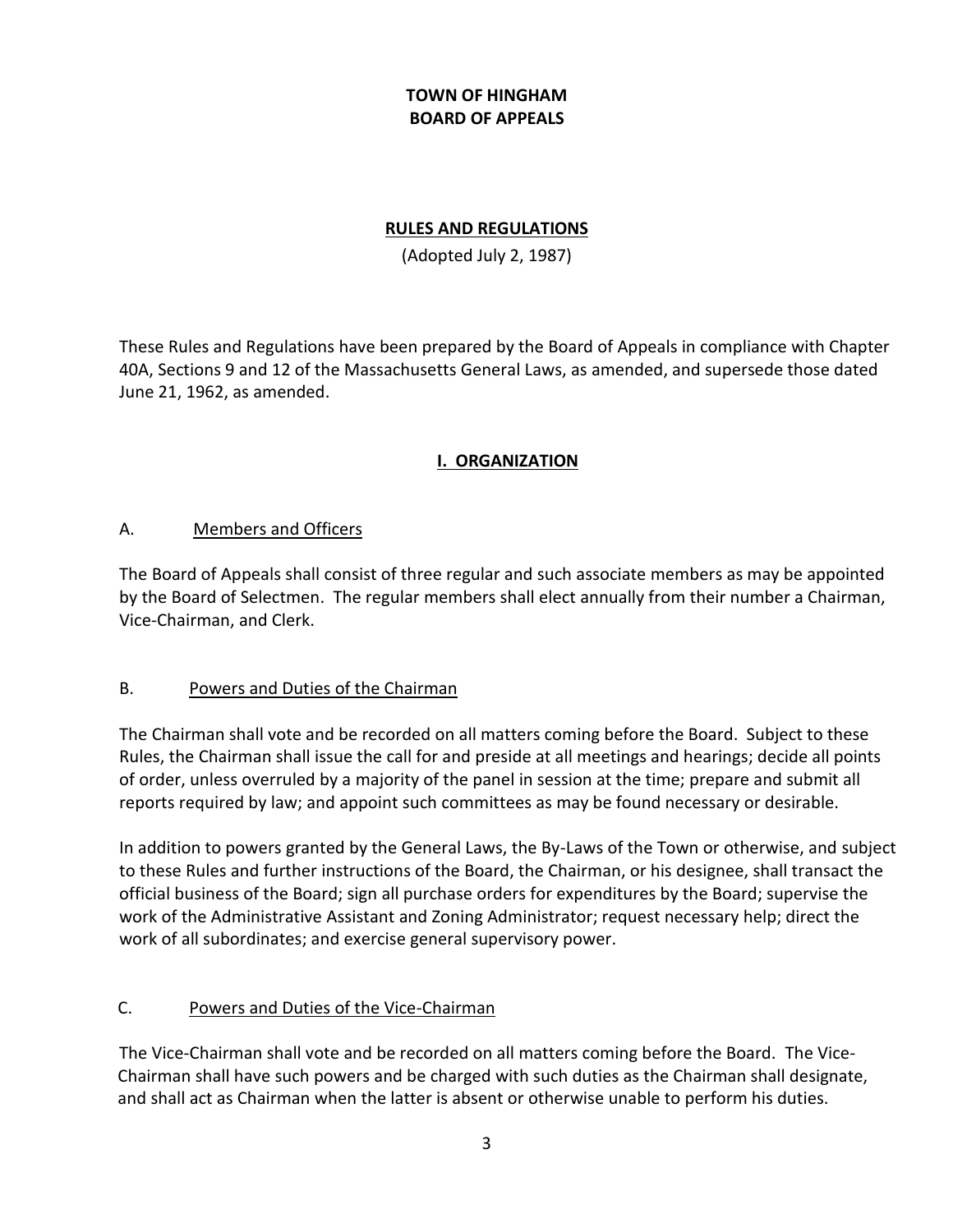# D. Powers and Duties of the Clerk

The Clerk shall vote and be recorded on all matters coming before the Board. The Clerk shall have such powers and be charged with such duties as the Chairman shall designate, and shall act as Chairman when the Chairman and Vice-Chairman are absent or otherwise unable to perform their duties. If the Clerk is absent or otherwise unable to perform his duties, the Chairman or Vice-Chairman may designate an acting Clerk.

# E. Powers and Duties of Associate Members

The Chairman of the Board shall designate an associate member to sit on the Board in case of the absence, inability to act, or conflict of interest on the part of any Board member. In the event of a vacancy on the Board, the Chairman will meet with the Board of Selectmen to designate an associate member to act as regular member to fill the unexpired portion of the vacant term.

# F. Powers and Duties of the Zoning Administrator

Pursuant to the authority granted by M.G.L. ch. 40A, § 13, as adopted in the Town of Hingham Zoning By-Law, Section I-E, on April 22, 1985, the regular members may appoint a Zoning Administrator, subject to confirmation by the Board of Selectmen. The Zoning Administrator shall have such powers and perform such duties as are delegated to such person by the Board, including but not limited to:

- 1. Reviewing all applications for hearing before the Board and determining which application may be heard by the Zoning Administrator;
	- a. The Zoning Administrator shall hear:
		- i. all applications for dimensional variances determined by the Zoning Administrator to be de minimus;
		- ii. all applications for extensions of variances; and
		- iii. all applications for signs under Section V-B of the By-Law, except those sign applications included with applications for additional relief.
- 2. Conducting public hearings where appropriate and issuing decisions thereon.

On January 18, 2022, the Board of Appeals appointed Jennifer Brennan Oram to serve as the Zoning Administrator.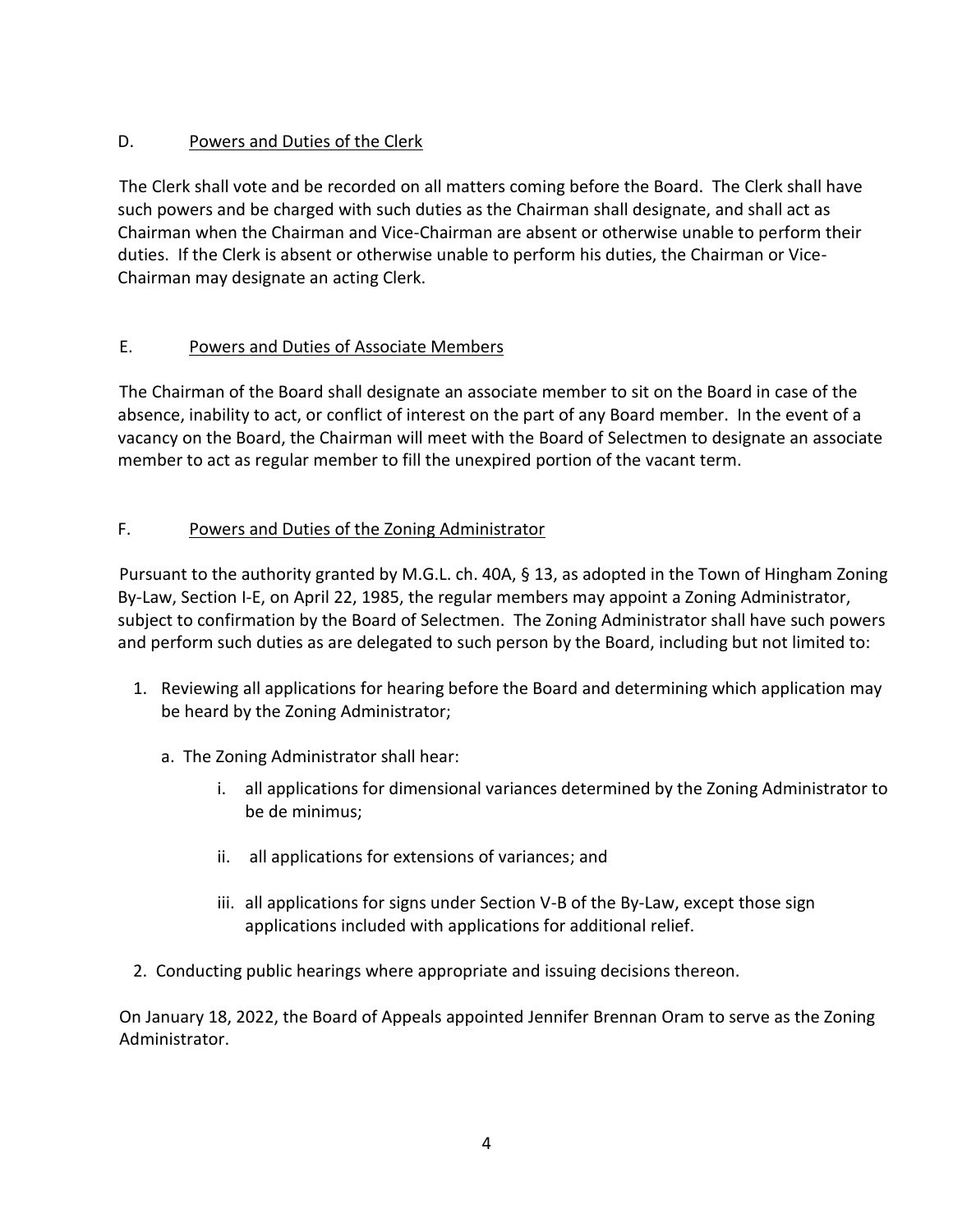# G. Powers and Duties of the Board of Appeals Administrator

The members of the Board may appoint an Administrator to represent and act for the Board with members of the public and other Town boards, in accordance with general policies and directions established by the Board members. The Administrator will provide Zoning By-Law interpretation and research, will fulfill all administrative aspects of maintaining a Board of Appeals and Zoning office at the Town Office Building, and will monitor compliance with and satisfaction of all decisions of the Board. The Administrator shall supervise the daily work of the Board of Appeals Administrative Assistant.

# H. Powers and Duties of the Board of Appeals Administrative Assistant

The Board may hire an Administrative Assistant to carry out the clerical work of the Board, including but not limited to: all correspondence, keeping of records of the Board's proceedings, compilation of all required records, maintenance of necessary files, preparation and distribution of legal notice of all hearings and decisions as required by the General Laws.

## I. Meetings and Hearings of the Board

All meetings and hearings of the Board shall be open to the public, with notice thereof posted publicly as required by law.

A quorum of the panel shall consist of three members for the purpose of conducting all hearings pursuant to M.G.L. ch. 40A. Two of three members shall constitute a quorum for administrative functions such as approving meeting minutes or continuing public hearings without receipt of testimony. Additionally, two of three members shall constitute a quorum in the case of an application for a Comprehensive Permit under M.G.L. ch. 40B §§ 20-23.

(See further under Article III of these Rules and Regulations.)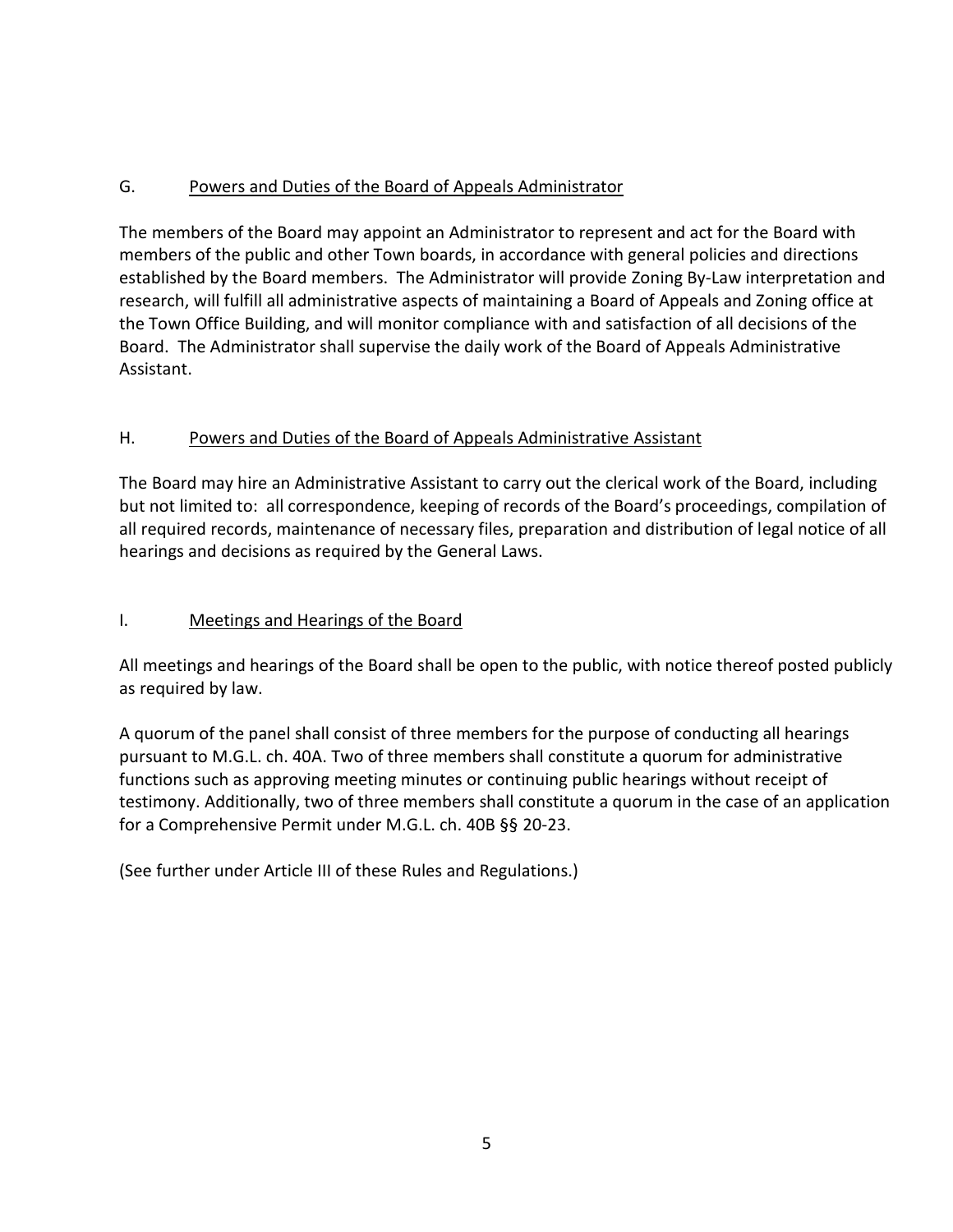# **II. APPLICATION FOR HEARING**

#### A. Standing to Seek Relief

The Board may hear applications from any owner of land, any contract purchaser acting within the scope of authority of the contract, or any aggrieved party as defined in the statute.

#### B. Approved Forms

Every appeal, petition, or application to the Board shall be complete in all respects and shall be submitted on an approved form adopted for that purpose. Approved forms are incorporated into these rules and attached hereto as Exhibit 1. Any other communication, whether or not it purports to be an appeal, petition, or application, shall constitute mere notice of intention to seek relief, until such time as it is properly made on an approved form. The Board shall only consider a properly completed form with all required supporting documentation attached to be an appeal, petition or application.

#### C. Manner of Filing

One copy of the complete application shall be filed with the Town Clerk.

Duplicate copies of the complete application (Items 1-8 in II-D) shall be filed with the Board of Appeals, as directed by the Board's Administrator. Upon receipt, the Administrator will circulate the application to appropriate other Town boards and officials for review and comment.

The application shall include all items listed as 1-8 in II-D for which a waiver has not been granted, (see II-H).

## D. Submission Requirements

At the public hearing the Board will discuss and make its decision on the basis of the plans submitted at the time of filing, except where the plans in question have been revised after site plan review or where the Board shall otherwise determine for good cause shown.

An instruction sheet and other forms will be available at the office of the Board or the Building Department and can be downloaded from the Town's web site: www.hingham-ma.gov. To be accepted as a filing the application must include:

1. **Application for Hearing** - Form 2 - bearing the signature of the property owner and applicant, or the appellant, or their duly authorized agents.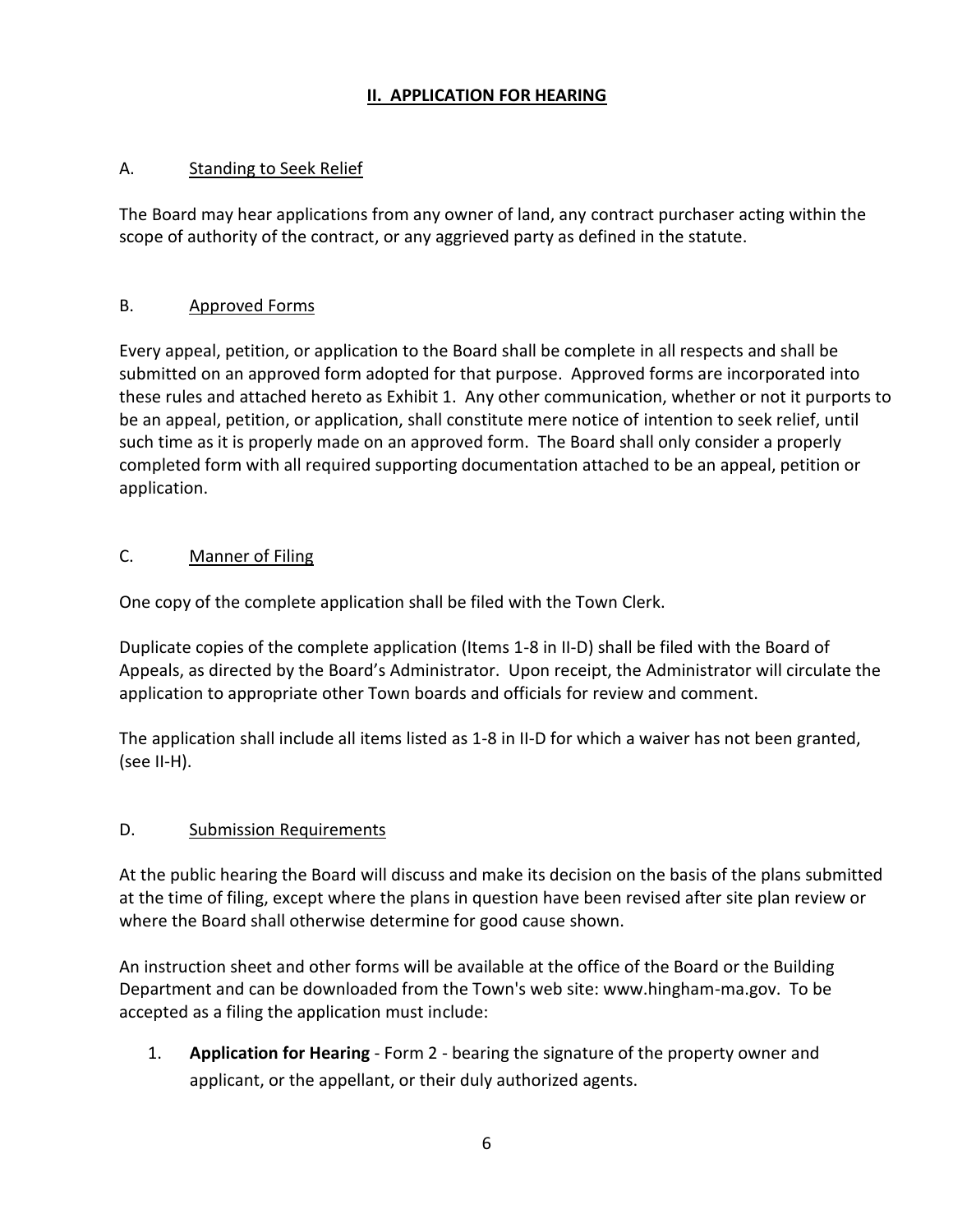- 2. **Requested Findings of Fact** Form 2A-Appeal, Form 2B-Variance, Form 2C-Special Permit A1, Form 2D- Special Permit A2 - bearing the signature of the property owner and applicant, or the appellant, or their duly authorized agents.
- 3. **Deed or Land Court Certificate of Title** to the subject property, or other evidence of the applicant's standing to seek relief (see II-A). Easements, rights of way and other legal encumbrances mentioned in the Deed or Certificate should also be included.
- 4. **Plot Plan** the latest recorded plan of the subject property; or if no such plan exists, a plan of the land endorsed by a registered professional engineer or registered land surveyor.

The plan shall show: scale, north arrow, zoning district, lot dimensions and area, flood plain line, topography if relevant, street layout and paving, existing buildings and other improvements with respective dimensions, including floor area and distance from lot lines.

5. **Plan of Proposed Alteration** - The plan shall show scale, north arrow, dimensioned location of the proposed construction and other improvements including floor area. If construction is more than one story, front and side elevations must be submitted and floor areas determined for each story.

In the case of a Special Permit A2 (site plan review) the plans shall be endorsed by a registered professional engineer or architect licensed in Massachusetts.

- 6. **Certified List of Abutters** The applicant shall prepare a listing of abutters, as defined in M. G. L. ch. 40A, §11, for certification by the Board of Assessors.
- 7. **Filing Fee** A current schedule of fees is included on the instruction sheet for applicants and is available in the offices of the Board or the Building Department. A current schedule of fees are incorporated into these rules and attached hereto as Exhibit 2.
- 8. **Utility Service** Proof of availability of service, in the form of a signed commitment letter from the appropriate official, for all utilities required to serve the project shall be provided for all applications for a Special Permit A2 under Section III-A of the Zoning By-Law.

# E. Comprehensive Permit Submission Requirements

In the case of an application for a Comprehensive Permit under M.G.L. ch. 40B §20-23, the application contents set forth are minimum requirements. In addition, all requirements as specified under M.G.L. ch 40B §20-23 and 760 CMR 56.00 are hereby incorporated by reference in these Rules & Regulations as they may be amended from time to time.

1. **Preliminary Site Development Plans** showing the locations and outlines of proposed buildings; the proposed locations, general dimensions and materials for streets, drives, parking areas, walks and paved areas, wells, septic systems; original topography and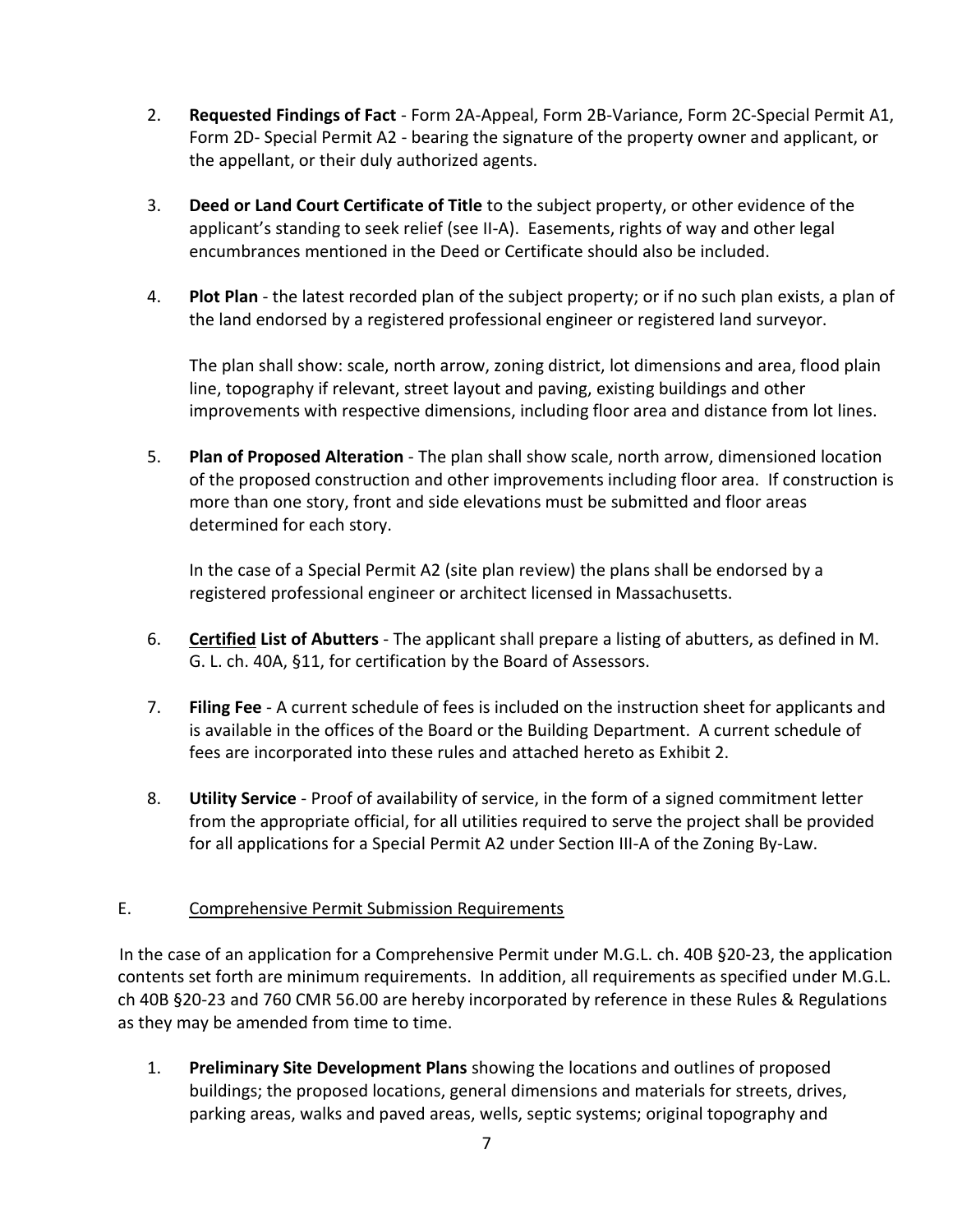proposed topographic changes and proposed landscaping improvements and open areas within the site, all easements with the names of persons or entities having any rights in easements. All projects of five or more units must have site development plans signed by a registered architect;

- 2. **Report on Existing Site Conditions** including the approximate location of existing wetlands and a summary of conditions in the surrounding areas, showing the location and nature of existing buildings, existing street elevations, traffic patterns and character of open areas, if any, in the neighborhood;
- 3. **Preliminary Scaled Architectural Drawings** for each building including typical floor plans, typical elevations and sections, and identifying construction type and typical materials specifications and exterior finish, signed by a registered architect;
- 4. **Tabulation of Proposed Buildings** by type, size (number of bedrooms, floor area) and ground coverage, and a summary showing the percentage of the tract to be occupied by buildings, by parking and other paved vehicular areas, and by open areas;
- 5. **Preliminary Subdivision Plan**, where a subdivision of land is involved;
- 6. **Preliminary Utilities Plan** showing the proposed location and types of sewage, water and drainage facilities including hydrants, electrical and gas lines, exterior lighting;
- 7. **Project Eligibility** requirements as specified in 760 CMR 56.04 (1)
- 8. **Listing of Requested Exceptions/Waivers** to local codes, ordinances, by-laws or regulations. The list shall specifically designate the by-laws, codes, rule or regulation from which relief is sought as well as indicate the applicant's proposed alternative to compliance for each item. The Board shall not allow relief from any provision not specified.
- 9. **Plot Plan** stamped by a registered professional engineer or registered land surveyor;
- 10. **Certified List of Abutters** as defined in M.G. L. ch. 40A, § 11;
- 11. **Filing Fee** of \$250 per unit. In addition the applicant pays the cost of postage associated with abutter notifications and cost of the newspaper legal notice(s).

In addition, the Board shall require engineering detail sufficient to enable it to make the statutory finding that the proposal is consistent with local needs, that it is reasonable in view of the regional need for low and moderate income housing and the need to protect the health and safety both of the occupants and residents of the Town, that it promotes better site and building design in relation to the surroundings, that it preserves open spaces and that regulations are applied equally to both subsidized and unsubsidized housing. The Board may, without limitation, receive and require evidence of the following matters: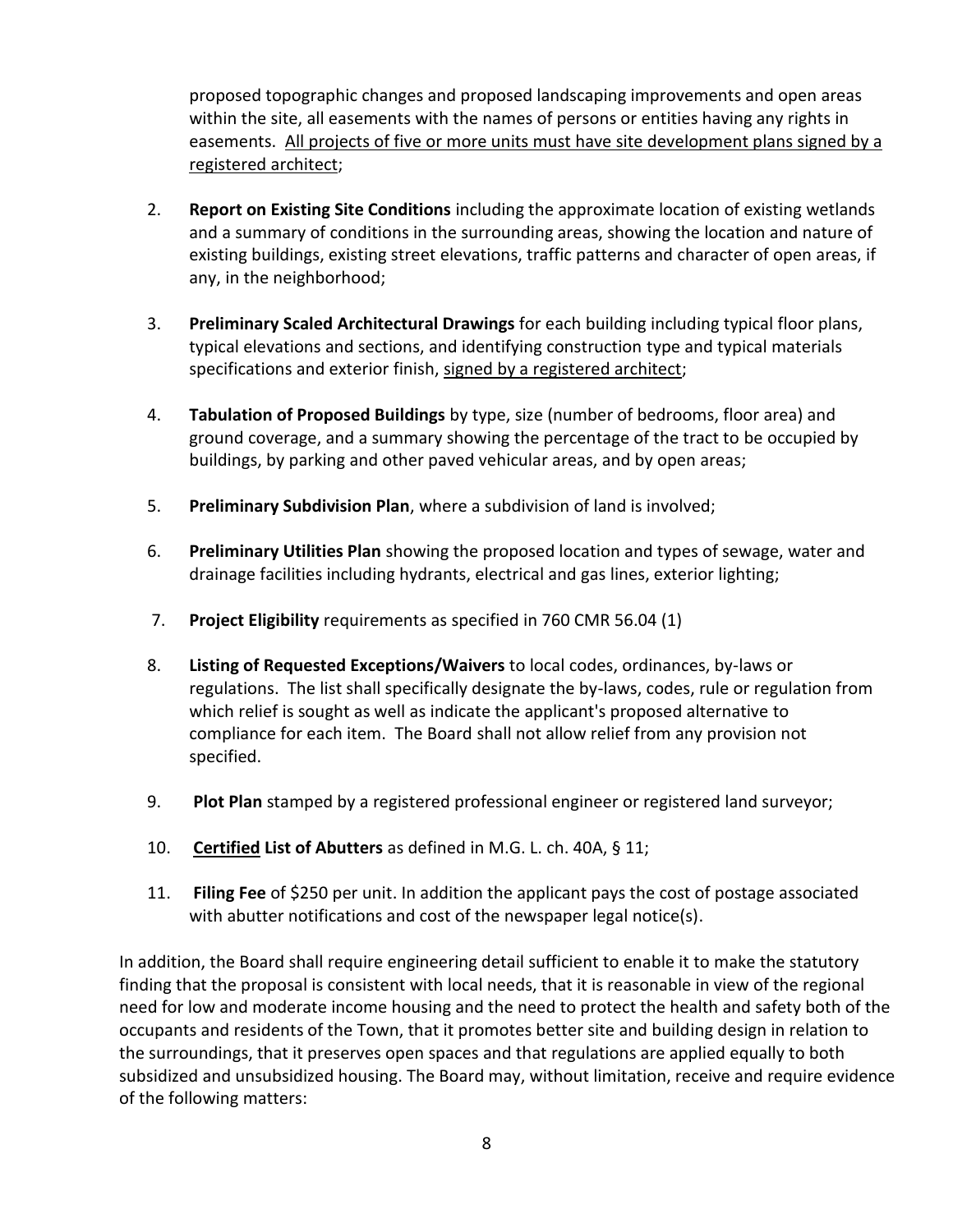#### 1. Site and Building Design

- a. Contours and special features of the land, including but not limited to: the flood plain line, wet areas, areas of ledge, unusual or specimen vegetation
- b. Roadway and driveway profiles
- c. Sections and Details showing the proposed installation of roadways, driveways, sidewalks, drainage structures, utilities, plant material, fencing and other site improvements
- d. Adequacy of parking spaces and arrangement
- e. Adequacy of open areas, including outdoor recreational areas, proposed within the project site
- f. Copies of all engineering studies, hydrological, environmental reports and studies that have been conducted on the site
- g. Developer Qualifications
	- i. Credentials and experience; description of the development team
	- ii. Copies of the applicant's articles of corporate organization together with a certificate from the Massachusetts Commissioner of Corporations and Taxation stating that the applicant is registered as a non-profit or limited-dividend corporation

Note: Where more than one building is proposed, or where the land is determined by the Board of Appeals to be difficult to develop in terms of its effect on neighboring streets and properties, the Site Development Plans must be stamped by a Registered Professional Engineer.

#### 2. Health and Safety

- a. Structural soundness of the proposed buildings
- b. Adequacy of sewage disposal arrangements, the suitability of local soils for disposal
- c. Adequacy of drainage arrangements
- d. Adequacy of fire protection and access for emergency vehicles and personnel
- e. Adequacy of the applicant's proposed arrangements for dealing with traffic circulation within the site and on adjacent streets
- f. Number and location of wetlands on the site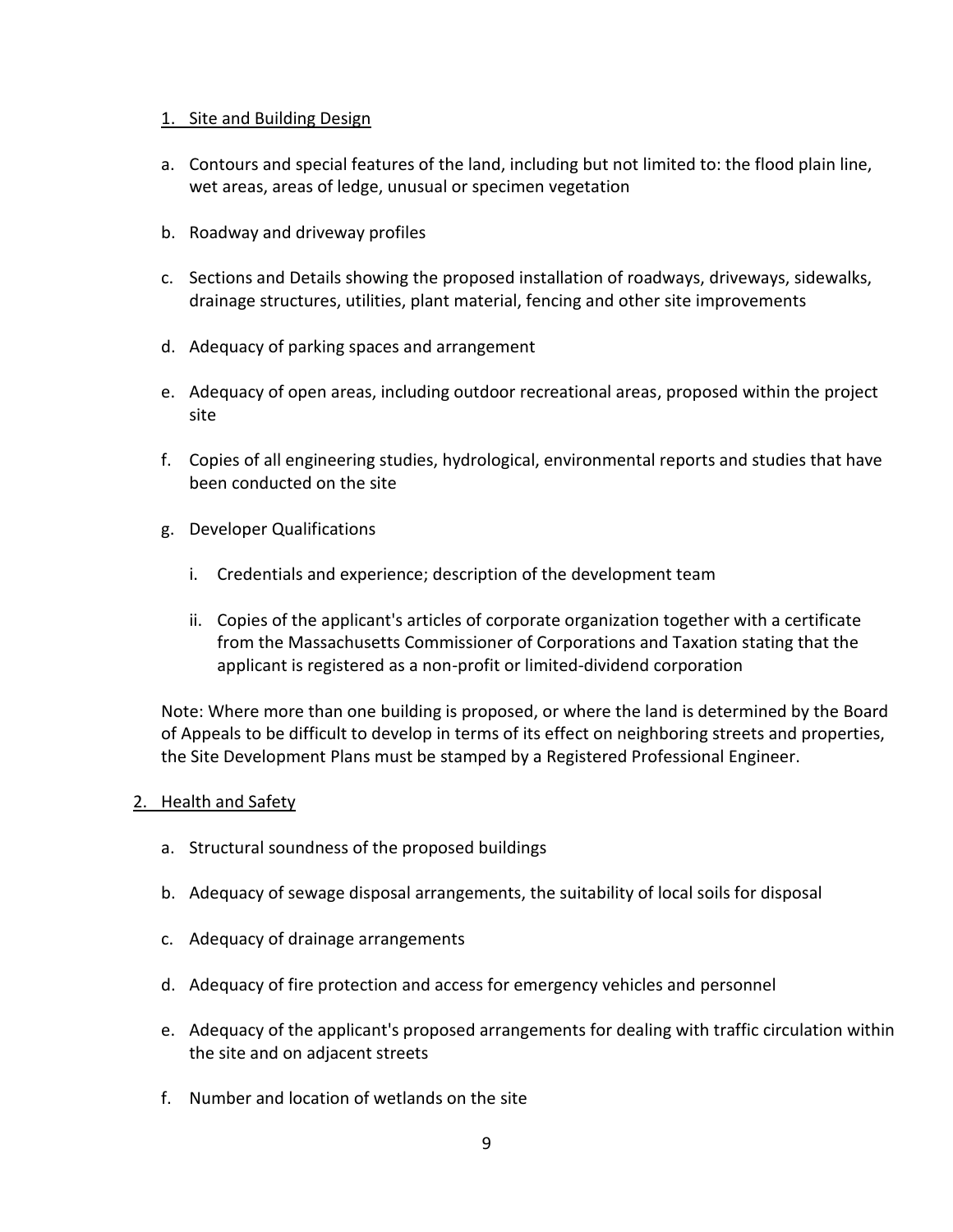g. Source and adequacy of potable and nonpotable water supplies

#### 3. Open Space

- a. Availability of existing open spaces, as defined in 760 CMR 56.02
- b. Current and projected utilization of existing open spaces and consequent need, if any, for additional open spaces by the Town's population, including occupants of the proposed housing
- c. Relationship of the proposed site to the Town Open Space Plan and any regional open space plan
- d. Current use of the proposed site and of land adjacent to the proposed site

#### 4. Uneconomic Conditions

- a. The individual and combined effect on the applicant's housing proposal of the Town by-laws from which relief is sought
- b. Reasons that particular Town by-laws, requirements or regulations from which relief is sought make the housing proposed by the applicant uneconomical
- c. Changes in rents, costs, unit sizes and number which would be necessary to satisfy the Town regulations from which relief is sought
- d. The limitations imposed, or likely to be imposed, on the applicant by the financing agency with respect to size, amount of subsidy, permissible rentals and tenant incomes and unit costs
- e. Financial Plan: Pro Forma for the proposed development to include all anticipated expenses and revenues; construction schedule and phasing
- f. Copies of marketing studies, appraisals, cost estimates and all other documents in the control of the applicant that refer to or relate to the date contained in the pro forma

Note: Land cost for an ownership development is an allowable development cost at the greater of (a) the value of the project site before any zoning change or other relief granted by the comprehensive permit plus documented and reasonable carrying costs or (b) actual arms-length unconditional acquisition of the project site cost plus documented and reasonable carrying costs.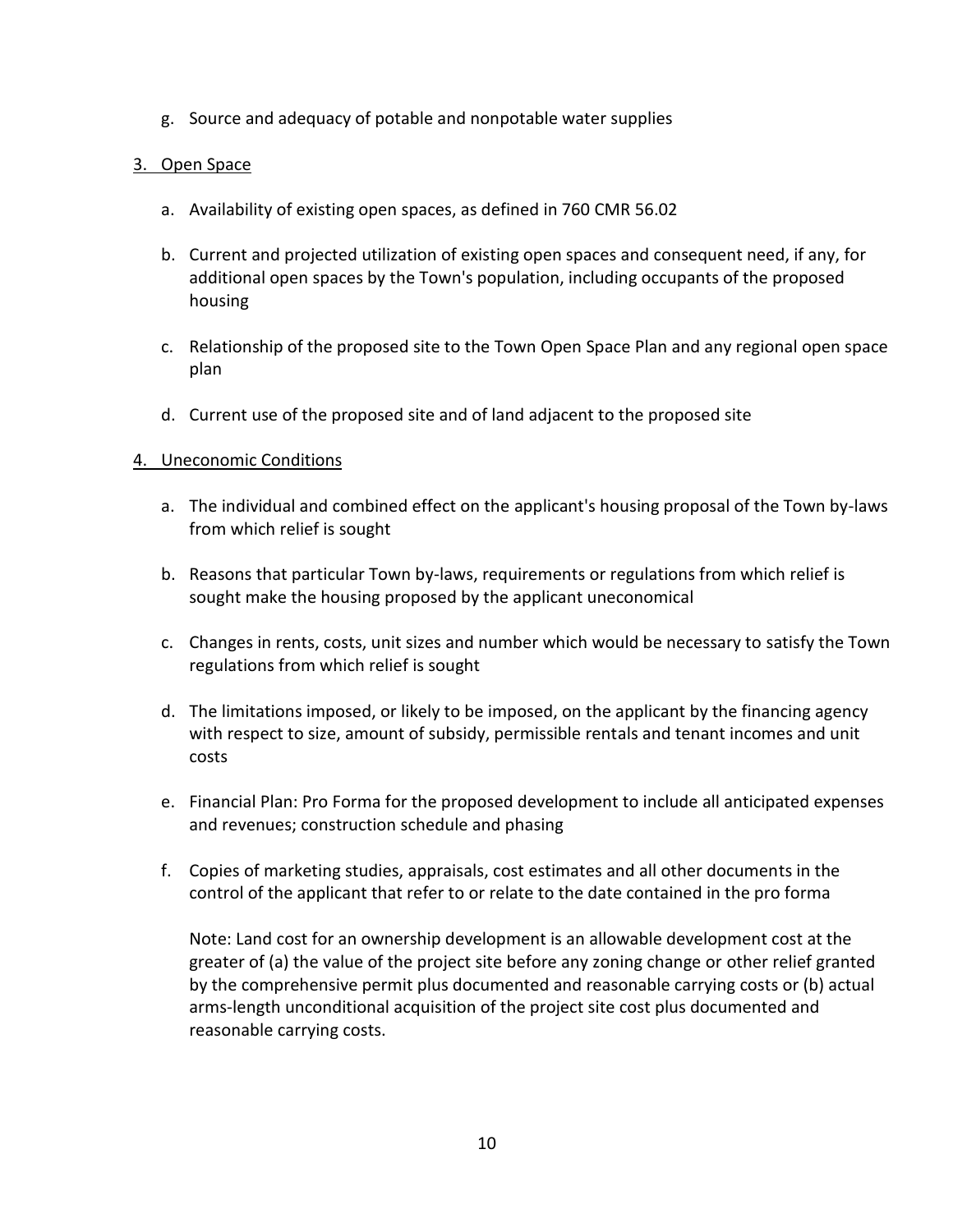#### F. Fees for Professional Assistance

All applications for special permits may, at the discretion of the Board or the Zoning Administrator, be submitted to professional consultants for independent review at the applicant's expense prior to the Board of Appeals' hearing on the application. As specified in "Costs," Section I-F, 3. of the Zoning By-Law of the Town of Hingham, the costs for which the applicant is responsible shall not exceed the reasonable and usual charges of said consultants or other experts for such services, nor shall they exceed the greater of \$10,000 or one percent of the total cost of the project.

Before the start of such review, and within ten (10) days following notice to the applicant that the application has been submitted for independent review, the applicant shall deposit with the Treasurer of the Town an appropriate portion of the anticipated review costs as determined by the Zoning Administrator as security for payment of such costs. These funds shall be deposited in a special account, according to the terms of M.G.L. ch.44, §53G. The Zoning Administrator will direct the Treasurer to expend such funds to pay for all reasonable professional services required to assist the Board in its determinations as to the adequacy of the application and its conformance with all applicable laws, by-laws and regulations as well as best engineering practice.

Additional funds shall be deposited in the account within ten (10) days of notice from the Zoning Administrator that the amount remaining on deposit is insufficient to cover further assistance required. The total costs of review shall not exceed the amount authorized by Section I-F, 3. of the Zoning By-Law, unless otherwise agreed. Once an applicant's project is completed or their application is denied, the unused portion of the fee is returned to them, plus interest if any.

The failure of the applicant to make the initial deposit and to maintain the account in accordance with this Section shall be grounds, in the Board's discretion, for continuance of the public hearing until such deposit and/or additional deposit is made and the professional review is completed.

In accordance with the terms of M.G.L. ch.44, §53G, administrative appeal from the selection of the consultant may be brought to the Hingham Board of Selectmen. The required time limit for action upon an application by the Board shall be extended by the duration of the administrative appeal.

## G. Comprehensive Permit - Fees for Professional Assistance

In accordance with 760 CMR 56.05 (5) if warranted due to the size, scale or complexity of the proposed project, the Board determines that in order to review the application it requires technical review it will obtain the assistance of outside professional consultants. The Board may engage engineers, planners, urban designers, accountants, financial analysts or other appropriate professionals who can assist Town boards in analyzing a project.

The Board shall require applicants to pay the reasonable costs incurred for professional services. Funds received by the Board shall be deposited with the Treasurer of the Town in a separate account established for this purpose. Expenditures from this account will be made only for services rendered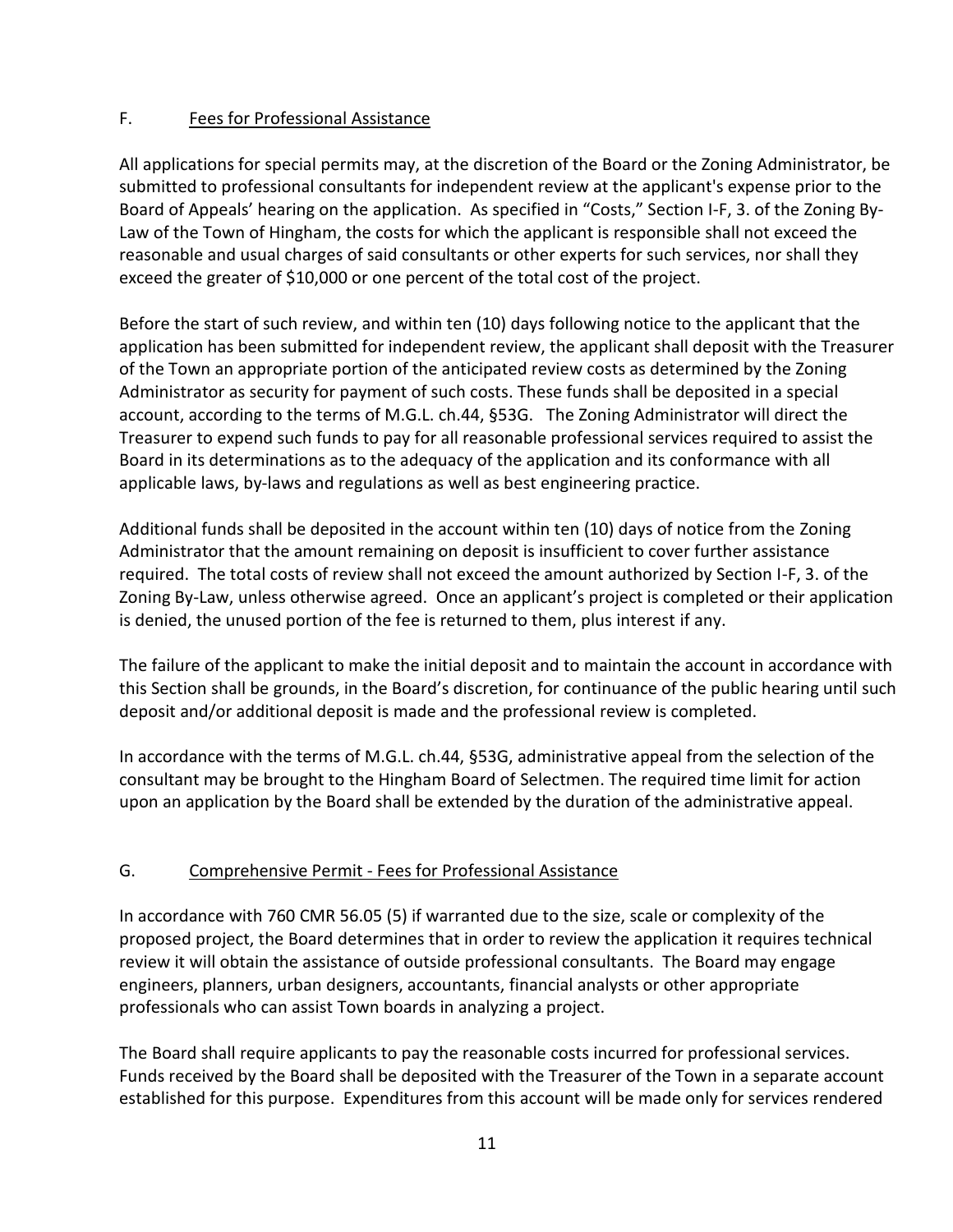in connection with the subject project for a Town board reviewing the application. At the completion of the Board's review any excess amount in the account shall be returned to the applicant or the applicant's successor in interest upon the issuance of the Board's written decision or withdrawal of the application.

If the account is depleted prior to completion of the technical review, the applicant will be required to supplement the account in an amount the Zoning Administrator feels is reasonably necessary to complete the review. The failure of the applicant to make the initial deposit and to maintain the account in accordance with this Section shall be grounds, in the Board's discretion, for denial of the Comprehensive Permit or continuance of the public hearing until such deposit and/or additional deposit is made and the professional review is completed.

In accordance with the terms of M.G.L. ch.44, §53G, and 760 CMR 56.05 (5) (d) administrative appeal from the selection of the consultant may be brought to the Hingham Board of Selectmen. The required time limit for action upon an application by the Board shall be extended by the duration of the administrative appeal.

## H. Waiver of Requirements

Notwithstanding the foregoing, the Board and/or Zoning Administrator may waive any of the nonstatutory provisions of this Article II, or may require additional information as seems necessary. Requests for waivers shall be made in writing at the time of filing.

## I. Filing of Appeals

Every appeal shall be filed within thirty days from the date of the order or decision of the Building Official, Zoning Administrator or other official whose decision is being appealed.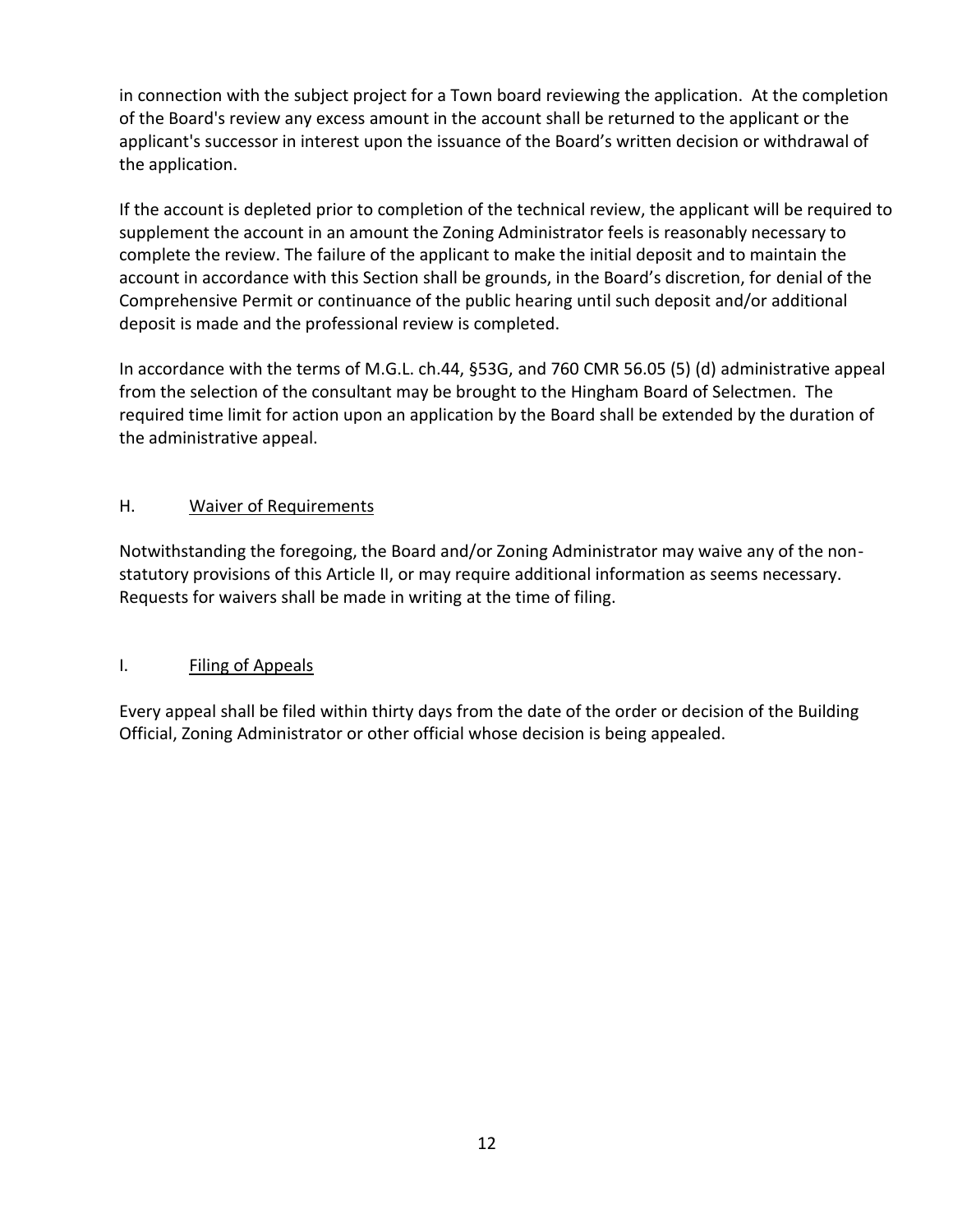## **III. HEARINGS**

## A. Notice

All hearings shall be open to the public. Notice of each hearing shall be published in a newspaper of general circulation in the Town of Hingham once a week for two consecutive weeks. The first publication shall be not less than fourteen days before the day of the hearing. In addition, a copy of the notice shall be posted in a conspicuous place in the Town Office Building for a period of not less than fourteen days before the day of the hearing. A copy of the legal notice shall also be sent by mail, postage prepaid, to all "parties-in-interest". The notice shall contain the name of the appellant, petitioner, or applicant; a description of the area or premises, including the street address of the subject property, if any, or other adequate identification of the location thereof; the date, time and place of the public hearing; the subject matter of the hearing; and the nature of the action or relief requested, if any.

## B. Representation and Absence

An appellant, petitioner, or applicant may appear in his own behalf or be represented by an agent or attorney. In the absence of any appearance on behalf of an appellant, petitioner, or applicant, the Board may decide the matter using the information submitted.

## C. Order of Business

- 1. The Chairman will call the hearing to order and read the official notice thereof as published;
- 2. Fifteen minutes will be allowed for the appellant, petitioner, or applicant, or his representative, to present the case to the Board;
- 3. Representatives of Town Boards shall each be allowed five minutes to comment on the application;
- 4. Abutters to the property shall each be allowed five minutes to comment on the application;
- 5. Any other interested parties shall each be allowed five minutes to comment on the application;
- 6. Ten minutes will be allowed for the appellant, petitioner, or applicant, or his representative, to respond to matters raised by any opponents;
- 7. Members of the panel hearing the case may direct appropriate questions during the hearing.

The Chairman may extend or reduce any one or more of the above time limits.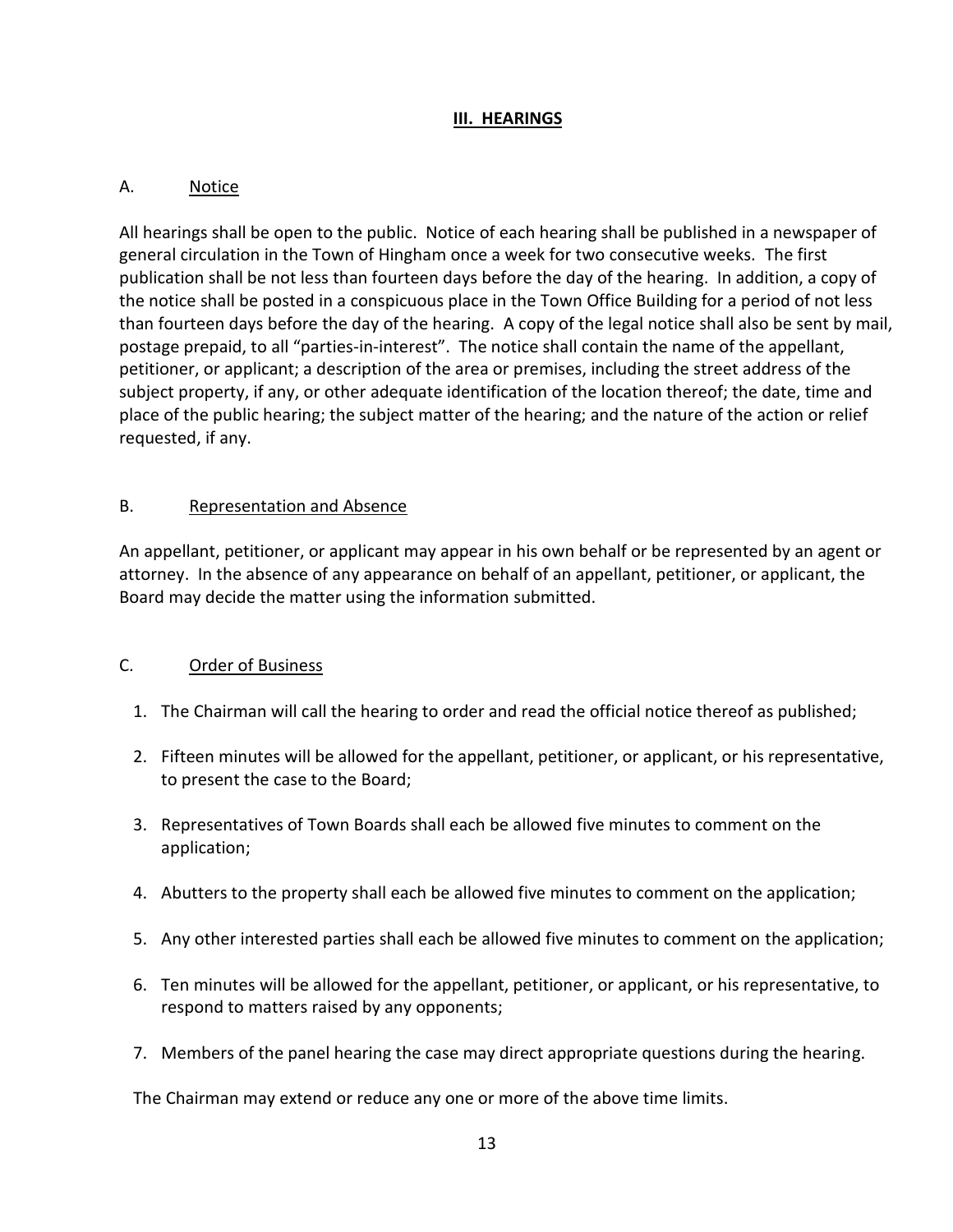# D. Brief to the Board

It is recommended that every appeal, petition, or application be supported by a brief setting forth in detail all of the pertinent facts. This is particularly desirable in the case of a variance, when the following findings, based on the Zoning By-Law and M.G.L. ch.40A, § 10, must each be specifically made:

- 1. that circumstances relating to soil conditions, shape or topography especially affect the land or structure(s) in question, but do not affect generally the zoning district in which the land or structures are located;
- 2. that a literal enforcement of the provisions of the Zoning By-Law would involve substantial hardship, financial or otherwise;
- 3. that desirable relief may be granted without substantial detriment to the public good;
- 4. that relief may be granted without nullifying or substantially derogating from the intent or purpose of the Zoning By-Law.

Briefs shall be submitted at the time of filing and, unless the Board determines otherwise, no brief shall be considered unless it is submitted at least one week prior to the hearing at which consideration is sought.

## E. Withdrawal

An appeal, petition or application may be withdrawn without prejudice by notice in writing to the Board prior to the publication of the legal notice. After the notice of the hearing an application may be withdrawn without prejudice only by request in writing to the Board, and with the unanimous vote of the panel sitting in favor of such withdrawal. If the application is withdrawn after publication of the legal notice, the filing fee shall be forfeited.

#### F. Waiver of Requirements

Notwithstanding the foregoing, the Board may, in its sole discretion, in public session waive any of the non-statutory provisions of this Article III, or may require additional information as seems necessary.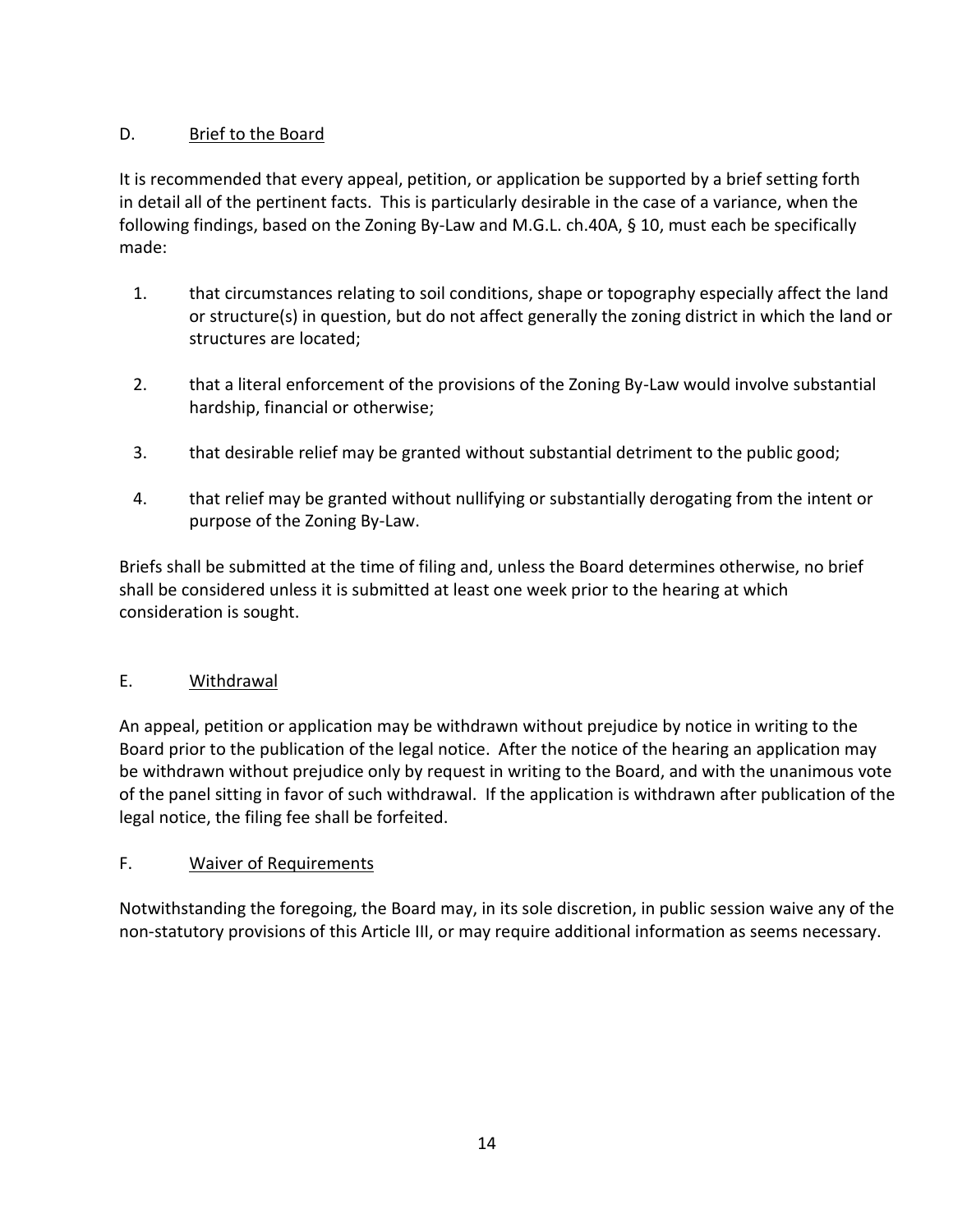## **IV. DECISIONS**

# A. Voting Requirement

A unanimous vote of the Board shall be necessary in the case of any favorable decision to grant requested relief under the Hingham Zoning By-Law. A majority vote of the Board is sufficient to grant a Comprehensive Permit under M.G.L. ch.40B §20-23.

# B. Form of Decision

All decisions shall be made in writing. The written decision shall contain the following:

- 1. The date the decision was rendered;
- 2. The name of the appellant, petitioner, or applicant;
- 3. The name and address of the owner, if different from the appellant, petitioner, or applicant;
- 4. The street address, or other identification, of the subject property;
- 5. The time, date and place of the public hearing;
- 6. A statement that the hearing was duly held;
- 7. Description of the relief or action sought;
- 8. A statement that the appeal, petition, or application is denied or granted, in whole or in part; and, if any relief is directed, or action permitted or required, a statement thereof, including any conditions imposed;
- 9. A statement of the basis for the decision, with specific reference to the applicable provisions of Chapters 40A or 40B of the General Laws and/or the Zoning By-Law.

In addition to the foregoing, the written decision may include a brief account of the testimony and evidence presented.

All decisions of the Board of Appeals shall be signed by at least one member of the panel which heard and voted on the application in question.

## C. Legal Record

Written decisions of the Board constitute the legal record of its proceedings.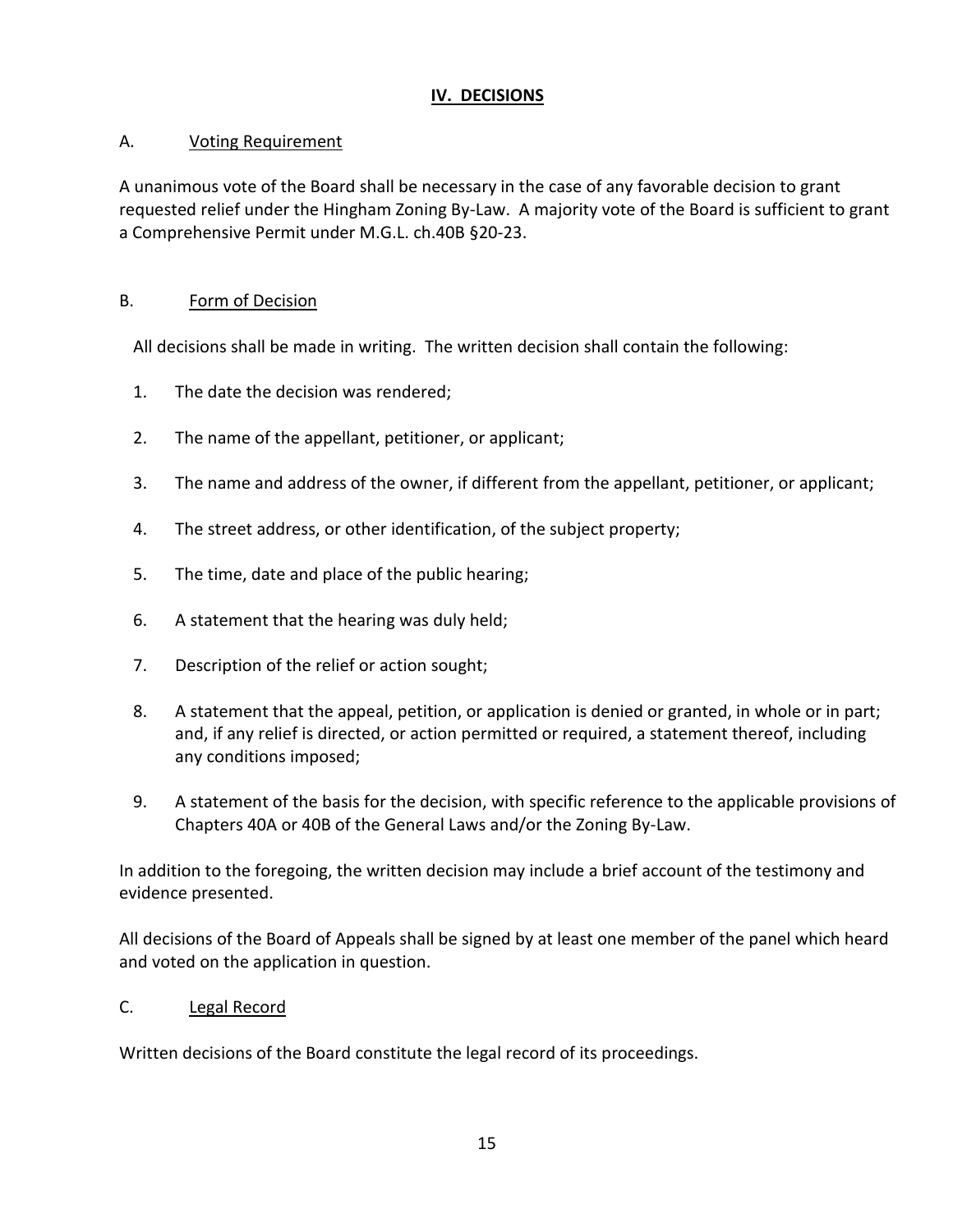### D. Filing Requirements

The original copy of the decision, and all plans referenced therein, shall be filed forthwith with the Town Clerk. A copy of the decision shall be issued forthwith to the owner, appellant, petitioner or applicant, or his agent. A copy of the decision, and all plans referenced therein, shall be filed forthwith with the Planning Board.

## E. Notice of Decision

A written notice of decision shall be mailed forthwith to the owner, appellant, petitioner, or applicant, to the parties in interest, and to every person present at the hearing who requested that notice be sent to him and stated the address to which such notice was to be sent. The notice of decision shall be prepared on an approved form adopted for that purpose.

Each notice shall specify that appeals, if any, shall be made pursuant to M.G.L. ch.40A, §17 and must be filed within twenty days after the written decision is filed in the office of the Town Clerk.

# F. Town Clerk Certification and Recording

After twenty days have elapsed from the date a decision is filed, an appellant, petitioner, or applicant may ask the Town Clerk to certify on a copy of the decision that no appeal has been filed or that if such appeal has been filed, that it has been dismissed or denied. Any relief granted shall not take effect until a certified copy of the decision, with plans if necessary, has been recorded in the Plymouth County Registry of Deeds, is indexed in the grantor index under the name of the owner of record, or is recorded and noted on the owner's certificate of title. It is the responsibility of the owner or the appellant, petitioner, or applicant to make and to pay the fee for such recording or registering. The Building Official shall not issue a building permit until proof of recording is presented.

## G. Reapplication

No application which has been unfavorably acted upon by the Board of Appeals shall be acted upon within two years of the date of the decision unless the appellant, petitioner, or applicant submits new evidence which substantially alters the conditions of the appeal, petition, or application and requests consent from the Planning Board to reapply to the Board of Appeals. The Planning Board shall give notice to the parties in interest regarding the time and place of the proceedings when the question of such consent will be considered. If all but one member of the Planning Board grant consent, the appellant, petitioner, or applicant shall submit the new evidence and a new application to the Board of Appeals, which may rehear the matter, after proper notice, if it finds by unanimous vote of the members sitting that there are specific and material changes in the conditions upon which the previous unfavorable action was based. The changes shall be described in the record of the proceedings at which the findings are made.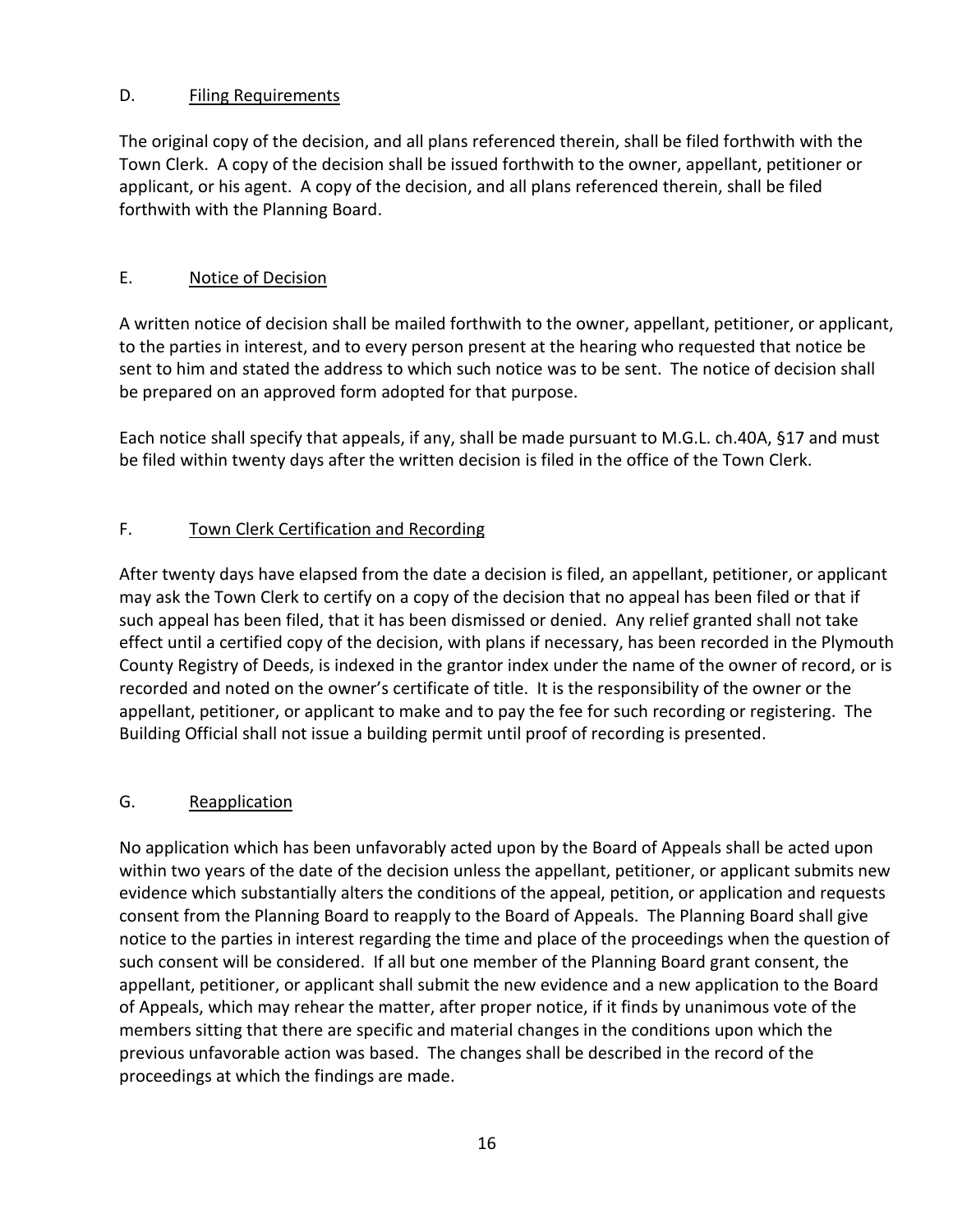## **V. POLICIES AND ADVICE**

#### A. Advice

Any statement, advice, opinion or information given by the Board of Appeals or any member thereof, or any statement, opinion or information given by any other official or employee of the Town shall not be binding on the Board in the proper exercise of its discretionary powers under the Zoning By-Law.

#### B. **Informal Meetings**

The Board of Appeals will not meet informally with applicants or their agents to give preliminary opinions or advice on applications which may be considered by the Board at a future time.

#### C. Other

For other policies, regulations or procedures refer to the Zoning By-Law of the Town of Hingham as legally adopted and amended from time to time and to Chapters 40A and 40B of the General Laws.

## **VI. AMENDMENTS**

#### A. Amendment, Revision or Repeal

The Rules and Regulations may be amended, revised, or repealed from time to time by a majority vote of the Board of Appeals at a posted meeting. Any amendment, revision, or repeal shall become effective upon filing in the office of the Town Clerk.

## B. Separability

If any section, paragraph, sentence, clause or provision of these regulations shall be adjudged not valid, the adjudication shall apply only to the material so adjudged and the remainder of these regulations shall be deemed valid and effective.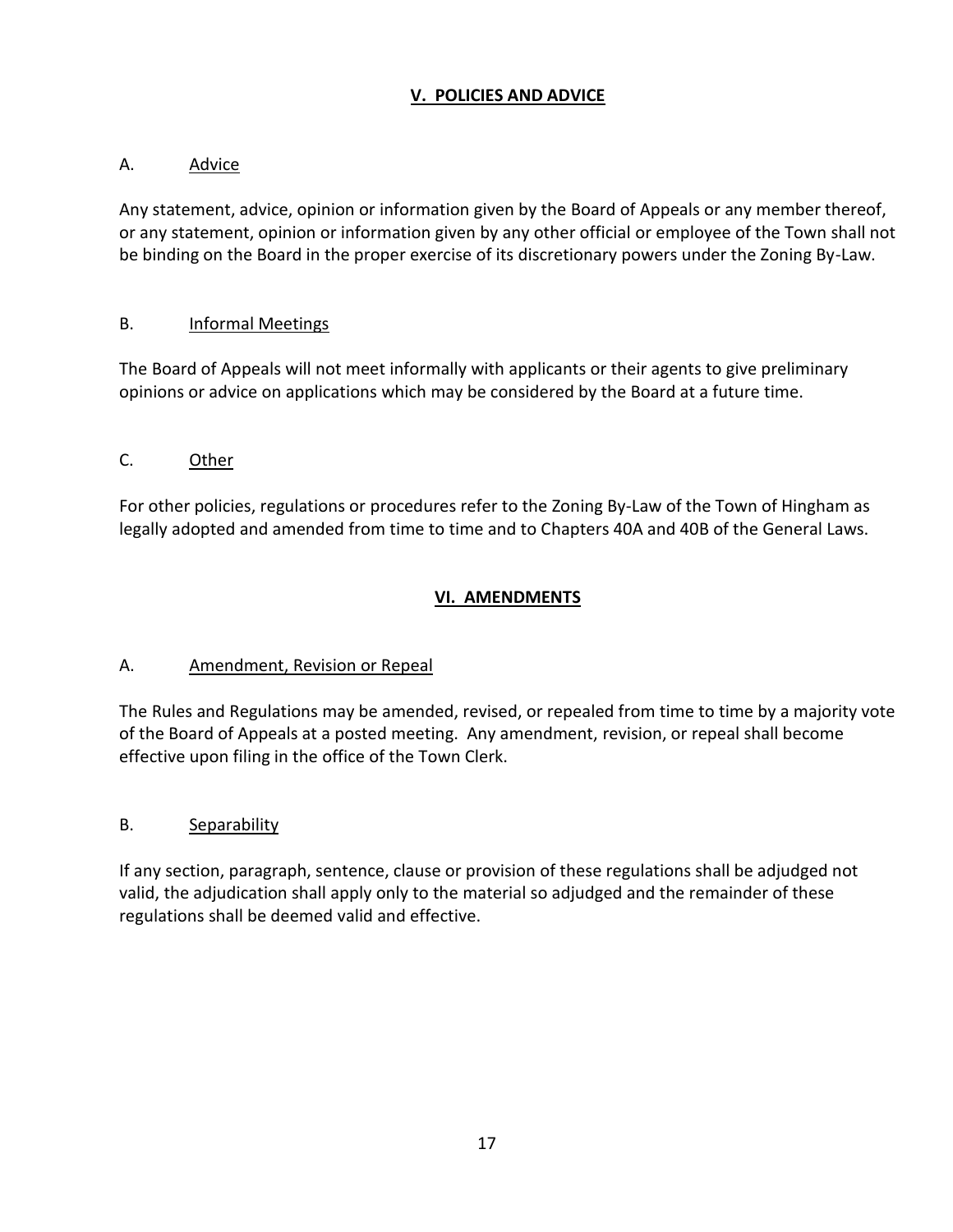#### **EXHIBIT 1 – ZBA Forms**

**[Zoning Application Checklist](https://www.hingham-ma.gov/DocumentCenter/View/5347/Checklist_Form-1)** 

[Accessory Dwelling Unit \(ADU\) Requirements Checklist](https://www.hingham-ma.gov/DocumentCenter/View/11663/ADU-Requirements-Checklist)

[Application for Hearing](https://www.hingham-ma.gov/DocumentCenter/View/2136/Application-for-Hearing-Form-2-PDF) – Form 2

[Appeal Findings](https://www.hingham-ma.gov/DocumentCenter/View/2134/Appeal-Findings-Form-2A-PDF) – Form 2A

[Variance Findings](https://www.hingham-ma.gov/DocumentCenter/View/2131/Variance-Findings-Form-2B-PDF) - Form 2B

[SPA1 Application Form](https://www.hingham-ma.gov/DocumentCenter/View/5336/SPA1-Application-Form) – Form 2C

[SPA2 Finding Form 2D](https://www.hingham-ma.gov/DocumentCenter/View/2130/Special-Permit-A2-Findings--Form2D-PDF) - Special Permit A2 / Site Plan Review

Form [2F M.G.L. CH 40A](https://www.hingham-ma.gov/DocumentCenter/View/7073/Section-6-Finding) – Section 6 Finding

**To view the Zoning Board of Appeals webpages, please [CLICK HERE](https://www.hingham-ma.gov/351/Zoning-Board-of-Appeals)**

**Application Filing Fees can be found – Below listed as Exhibit 2**